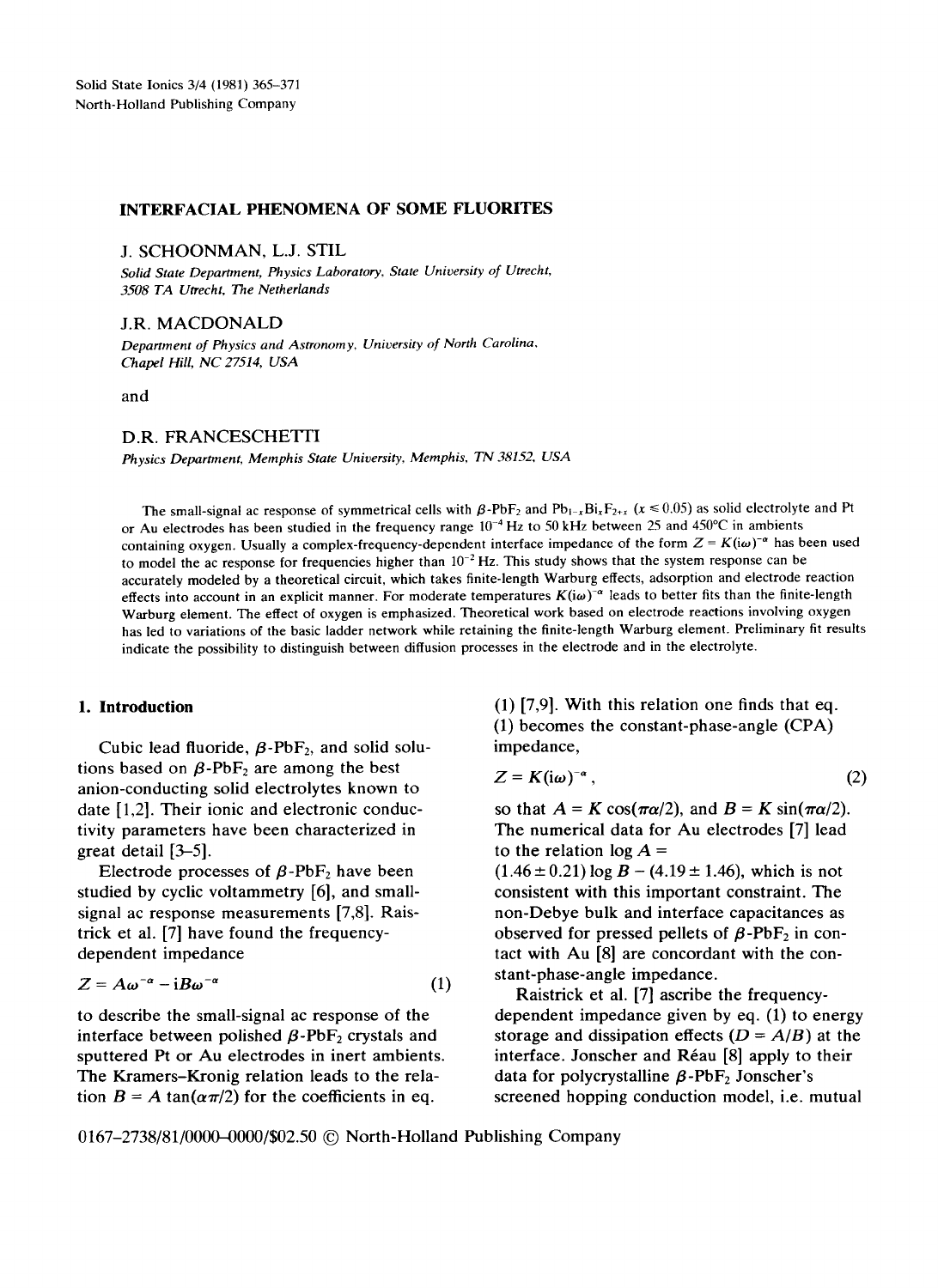interactions between hopping charge carriers which lead to a frequency-dependent mobility. However, at 200°C, the maximal temperature in the Jonscher-Réau study, the fluoride ion vacancy concentration [3, 4] is a factor of  $10<sup>2</sup>$ smaller than the concentration for which defect interactions are to be expected [10].

This paper presents a study of the smallsignal ac response of single crystals of  $\beta$ -PbF<sub>2</sub>, and anion-excess solid solutions  $Pb_{1-x}Bi_xF_{2+x}$ with Pt and Au as inert electrodes, and in ambients which contain oxygen. It is shown that a unified treatment of diffusion processes at the electrode/electrolyte interface [1 l], which is afforded by the formalism of complex frequency-dependent rate constants [12-14] often allows an adequate interpretation of the system response.

## **2. Experimental aspects**

# *2.1. Materials*

The growth of single crystals of undoped  $\beta$ - $PbF_2$  has been reported [3]. Single crystals of  $Pb_{1-x}Bi_xF_{2-x}$  ( $x \le 0.05$ ) were grown from mixtures of  $\alpha$ -PbF<sub>2</sub> (Merck, ultra pure), and BiF<sub>3</sub> (Baker, analytical grade) in a graphite container placed in a quartz tube in a conventional zonerefining apparatus. A mixed ambient of HF and dried oxygen-free  $N_2$  was maintained in the quartz tube during zone-leveling, and crystal growth. The HF ambient was generated in the quartz tube by heating a teflon filled graphite boat placed next to the fluoride mixture. Single crystalline ingots,  $6 \times 10^{-2}$  m long, and  $8 \times 10^{-3}$  m in diameter, were obtained. Small disks were cut from the ingots, and polished to optical finish. The polished surfaces were covered with Pt-paint electrodes (Leitplatin, Degussa). In addition sputtered Pt and Au electrodes were employed (Edwards S150 sputter coater).

### *2.2. Small-signal ac measurements*

The symmetric cells were springloaded between platinum disks in an evacuable stainlesssteel conductivity ceil, equipped with resistance heating and a temperature controller. Oxygen partial pressures ranged from  $4.98 \times 10^{-4}$  Pa, in the inert ambient used in this study, to *1.245 x*   $10^3$  Pa.

The frequency dispersion of the ac electrical response of the cells was studied from 25 to 450°C over the frequency range  $10^{-4}$  Hz–50 kHz, using a Wayne-Kerr autobalance bridge B641 in combination with a Rhode and Schwartz oscillator/detector SUB (50 Hz-50 kHz), and a frequency response analyser (Solartron 1172, input impedance 1 M $\Omega$ ) (10<sup>-4</sup> Hz-10 kHz). The ac signal amplitude was kept below 20 mV rms. *RC* simulation networks were measured in the frequency range involved, in order to check the reliability of the bridges, and the data fitting procedures [15].

# **3. Analysis of admittance data**

In the present study the reaction of oxygen with the fluorites is taken into account. Oxygen may participate in the interfacial charge transfer by a number of mechanisms. The reaction

$$
V_{\rm F} + \mathcal{O}_{\rm ads} + 2\mathbf{e}' \rightleftharpoons \mathcal{O}_{\rm F}' \tag{3}
$$

is likely for pure  $PbF_2$ , but the reaction

$$
V_i^{\times} + O_{ads} + 2e' \rightleftharpoons O_i'' \tag{4}
$$

and/or

$$
F_F^{\times} + O_{ads} + e' \rightleftharpoons O_F' + \frac{1}{2}F_2
$$
 (5)

are more probable for the extrinsic region in  $Pb_{1-x}Bi_xF_{2+x}$ , in which the free mobile fluoride ion vacancy concentration is negligibly small. In pure  $PbF_2$  transport of oxygen may occur via a vacancy mechanism or through the diffusion of an  $(O_FV_F)^*$  pair, while at high temperatures [3, 4] an intersticialcy process  $O'_F + F'_i \rightleftharpoons O''_i + F'_F$ may occur. The latter process seems reasonable for the anion-excess solid solutions at all temperatures. A complete treatment of the system ac response must take into account the kinetics of oxygen transport both in the electrolyte and through the electrode as well as the kinetics of the electrode reaction itself.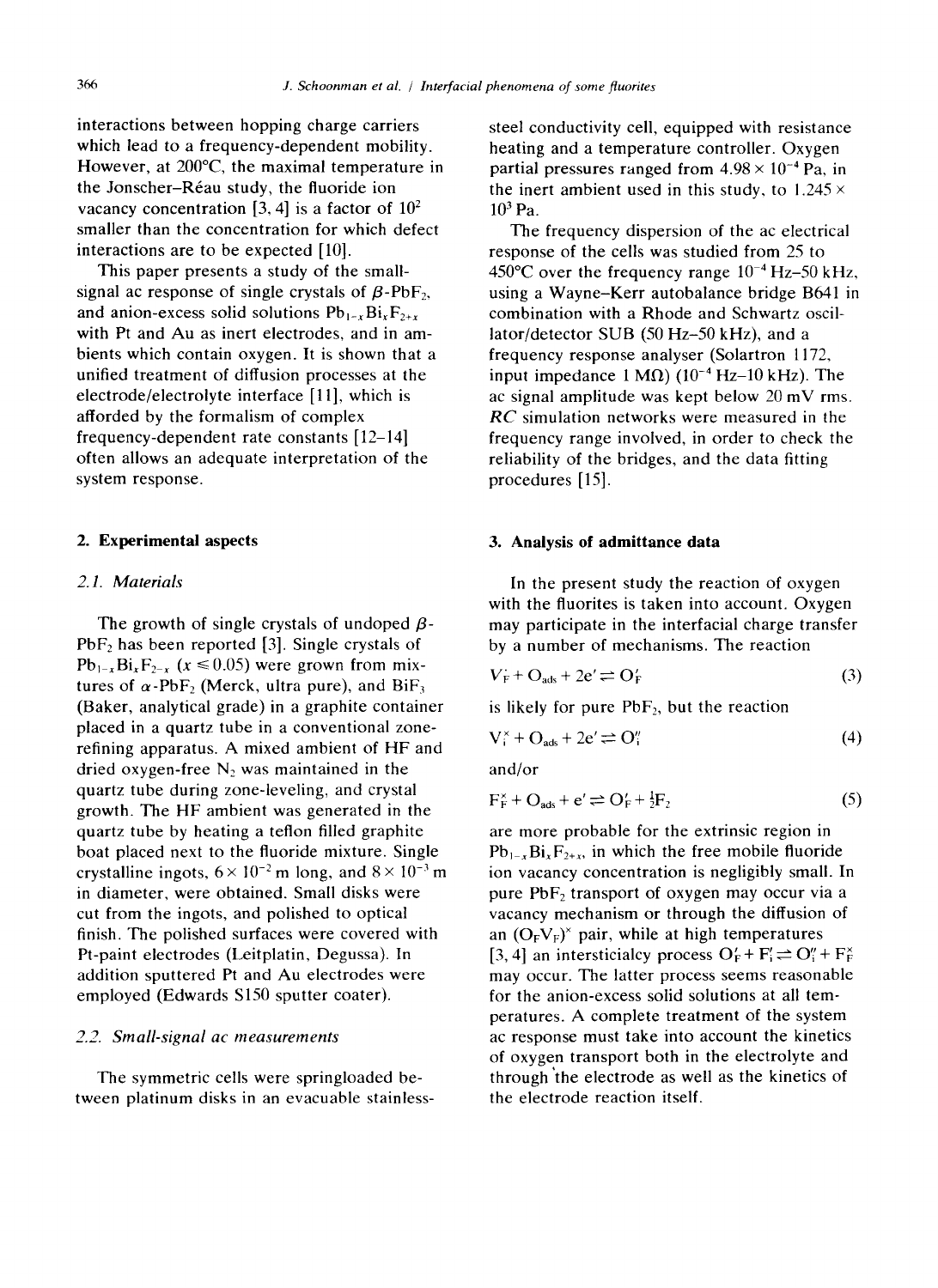Recently, the exact treatment of the smallsignal ac response of unsupported systems has been generalized to allow for the rate-limiting diffusion of the product species of an electrode adsorption/reaction sequence into the electrolyte or through a planar electrode [11]. For the case of a single mobile charge carrier species the equivalent circuit of fig. la should suffice. The following relations hold for the circuit elements which represent the electrode reaction and adsorption processes [11]:

$$
R_{\rm R} = 2kT/z_{\rm p}^2e^2p_0k_{\rm H} \,, \tag{6}
$$

$$
C_{\mathsf{A}} = (R_{\mathsf{R}}k_{\mathsf{1b}})^{-1},\tag{7}
$$

$$
R_A = R_R k_{1b}/k_{3f}, \qquad (8)
$$

$$
Z_{\rm D} = Z_{\rm DO}(i\omega H^2)^{-1/2} \tanh(i\omega H^2)^{1/2} \,, \tag{9}
$$

where the  $k$  denote effective rate constants,



Fig. 1. (a) Equivalent circuit used for data analysis.  $C_g$  = geometric capacitance,  $R_{\infty}$  = bulk resistance,  $C_{\text{R}}$  = (diffuse double layer capacitance  $-C_g$ ),  $R_R$  = electrode reaction resistance,  $R_A$ ,  $C_A$  = adsorption process,  $Z_D$  = diffusional impedance. See text. (b) Theoretical equivalent circuit derived on the basis of reaction (3).  $Z_{\text{D,e}}$  = diffusion in electrode,  $Z_{\text{D,e}}$  = diffusion in crystal.

$$
H = \delta/D^{1/2}, \text{ and}
$$
  
\n
$$
Z_{\text{DO}} = R_{\text{R}}k_{1\text{b}}k_{3\text{b}} \delta/k_{3\text{f}}D, \qquad (10)
$$

with  $\delta$  a diffusion length, and D a diffusion constant. A circuit of this form is also appropriate when finite-length Warburg effects arise from processes in the electrolyte [14, 16].

Both the circuit of fig. la, and a modified circuit in which  $Z_D$  is taken to have the constant-phase-angle form  $K(i\omega)^{-\alpha}$  have been incorporated into existing computer programs for the non-linear weighted least-squares analysis of complex data [17]. In the present study the data were weighted with their experimentally determined standard errors. Both the computer program of Macdonald and Garber, and a minimization method reported by Fletcher and Powell [18] were used to fit simultaneously the real and imaginary parts of the measured impedance or admittance to the equivalent circuit.

It should be noted that, in principle, the equivalent circuit of fig. la represents an oversimplification of the electrical response to be expected from the electrode reactions (3)-(5), in that it does not allow for the simultaneous diffusion of oxygen in the electrolyte and the electrode. One of the authors has recently derived a more general circuit, shown in fig. lb for a system with electrode reaction (3), which will be discussed briefly below and more thoroughly in forthcoming work [19].

#### **4. Experimental results and discussion**

In fig. 2 complex-impedance data are shown for pure  $\beta$ -PbF<sub>2</sub> with Pt-paint electrodes in an ambient containing oxygen. For both painted and sputtered electrodes the impedance plots appear to curve to intersect the real axis as the frequency goes to zero. This was observed irrespective of whether  $\beta$ -PbF<sub>2</sub> or Pb<sub>1-x</sub>Bi<sub>x</sub>F<sub>2+x</sub>  $(x \le 0.05)$  was used as solid electrolyte in ambients containing partial oxygen pressures ranging from  $\approx 5 \times 10^{-4}$  Pa to  $\approx 1.3 \times 10^{3}$  Pa.

At low and moderate temperatures system impedances were too high to allow measurements at the extreme low frequencies. Fig. 3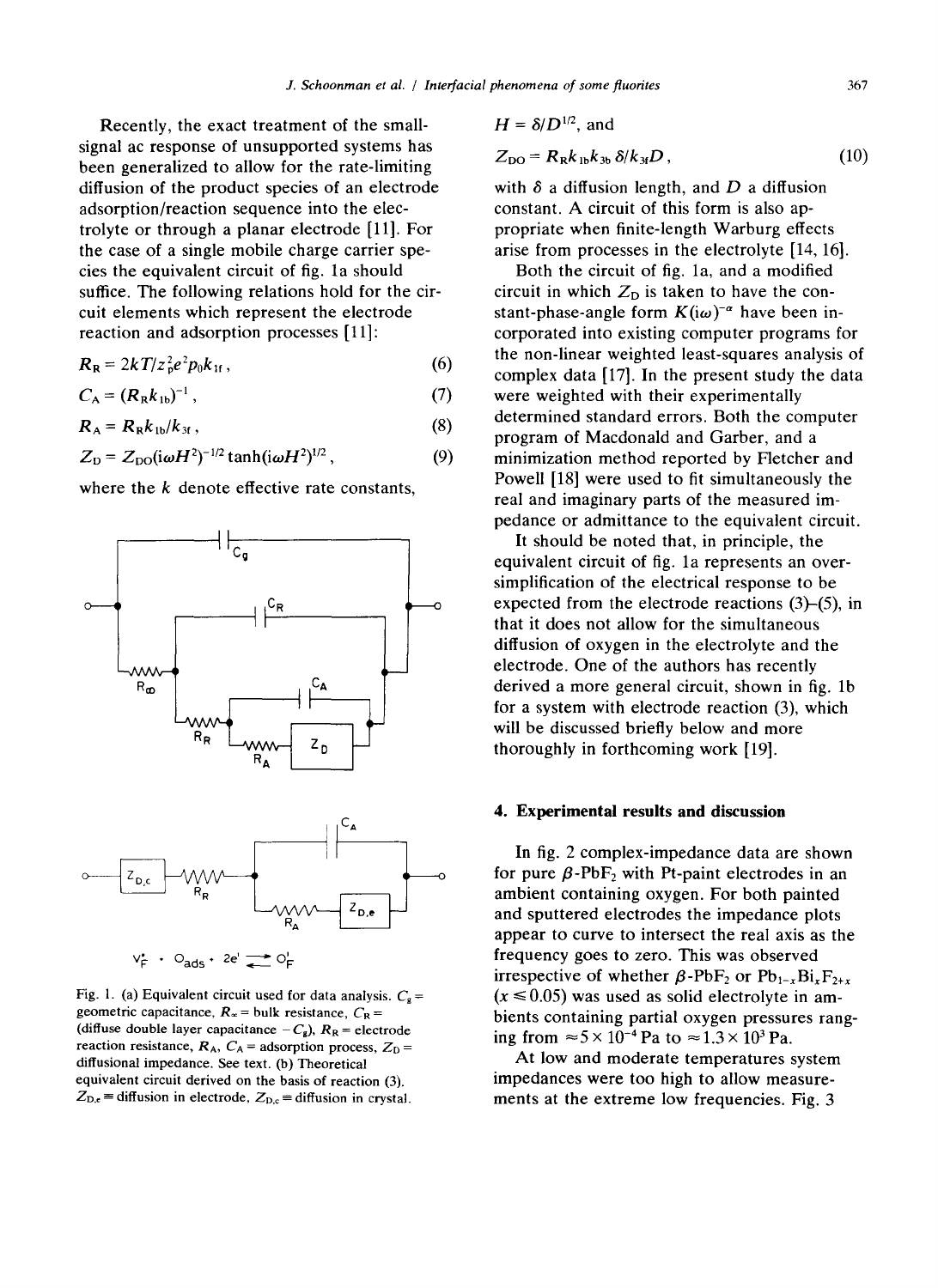

Fig. 2. Impedance plot for the cell  $Pt|\beta-PbF_2|Pt$  at 417°C. Oxygen partial pressure 10 Pa. Frequency range  $5 \times$  $10^{-4}$  Hz-10 kHz. Cell constant ( $l/O$ ) 62.4 m<sup>-1</sup>. Detailed highfrequency portion is shown separately.

presents complex-impedance data for  $Pb_{0.987}Bi_{0.013}F_{2.013}$  with sputtered Pt electrodes at 19°C, while in fig. 4 complex-admittance data are presented for this solid electrolyte with sputtered Au electrodes at 212.3°C. Data for pure  $\beta$ -PbF<sub>2</sub> with Pt-paint electrodes have been fitted to the ladder network given in fig. la with for  $Z<sub>D</sub>$  the finite-length Warburg element. Although the data in figs. 3 and 4 can be fitted to this ladder network with reasonable success, much better fits were obtained when for  $Z_{\text{D}}$  the CPA-impedance was employed. Results of the fit-procedures have been included in figs. 3 and 4. From the temperature dependence of fitted parameters activation enthalpies were obtained. For the finite-length Warburg impedance the temperature dependence of the effective Warburg constant  $Z_{EW}$  (=  $Z_{DO}/H$ ) was considered. The enthalpies are gathered in table 1. The enthalpy values for  $R_{\infty}$  are equal to reported values [3, 4].

The temperature dependences of the circuit parameters can be used to test the reasonable-



Fig. 3. Impedance plot for the cell Pt $[Ph_{0.987}Bi_{0.013}F_{2.013}]$ Pt at 19°C.  $P_{O_2} = 10$  Pa. Frequency range 1 Hz-45 kHz. Cell constant 64.096 m<sup>-1</sup>. + experimental data;  $\bigcirc$  equivalent-circuit fitting.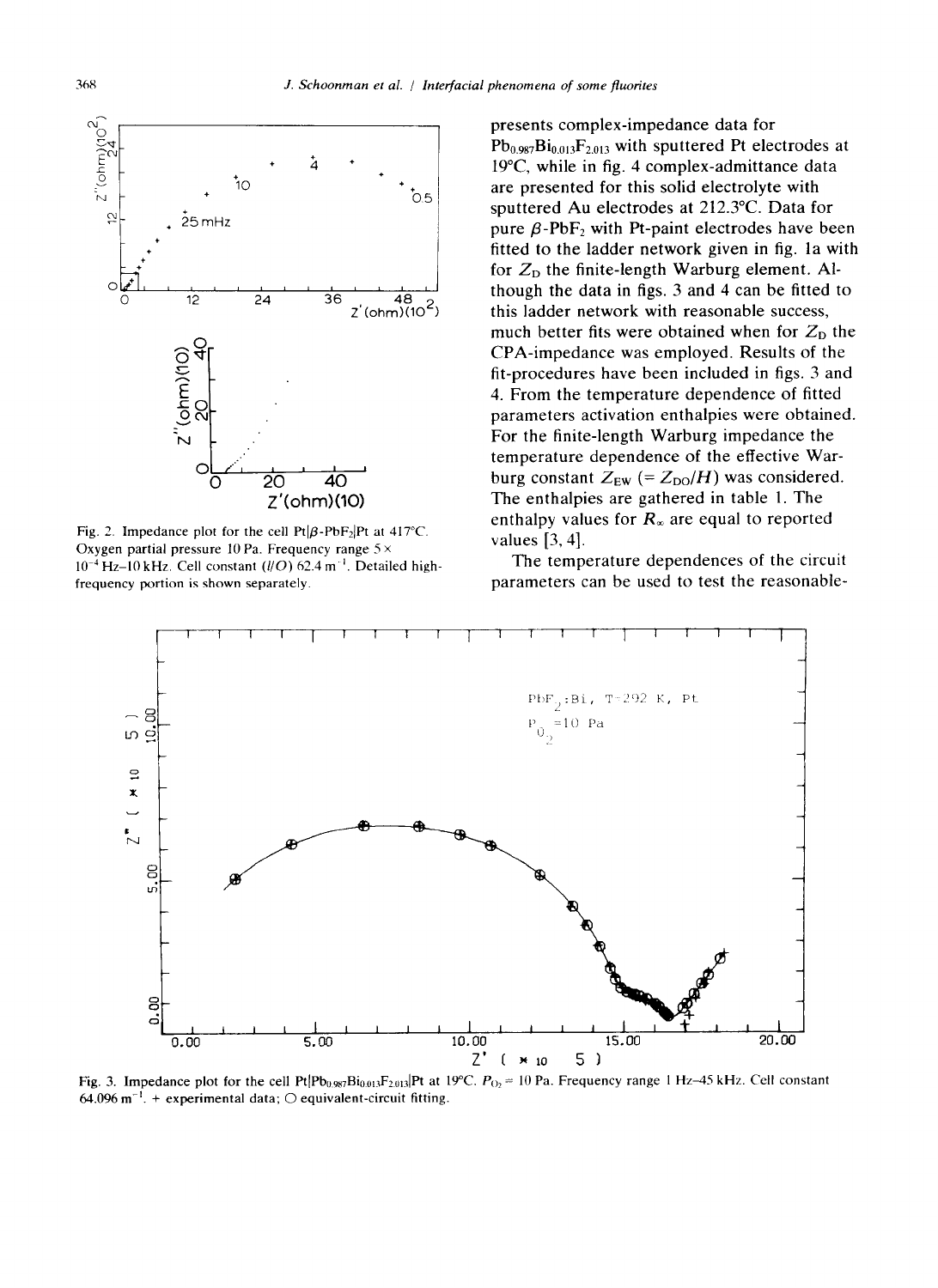

Fig. 4. Admittance plot for the cell Au $|Pb_{0.987}Bi_{0.013}F_{2.013}|$ Au at 212.3°C.  $P_{O_2} = 10$  Pa. Frequency range 1 Hz-10 kHz. Cell constant 56.237 m<sup>-1</sup>. + experimental data;  $\bigcirc$  equivalent-circuit fitting.

ness of the theoretical model underlying eqs. (6)-(9). From these equations we have that  $\log R_R = \log R_A - \log(k_{1b}/k_{3f})$  and  $\log C_A =$  $-\log R_R - \log k_{1b}$ . If the activation enthalpies

Table 1

Activation enthalpies (in eV) for the circuit elements as obtained from the non-linear complex least-squares analysis

| Element         | Undoped<br>$\beta$ -PbF <sub>2</sub><br>Pt-paint | $Pb_{0.987}Bi_{0.013}F_{2.013}$ |              |
|-----------------|--------------------------------------------------|---------------------------------|--------------|
|                 |                                                  | sputtered Pt                    | sputtered Au |
| $R_{\infty}$    | 0.67                                             | 0.556                           | 0.542        |
| $C_{\rm R}$     |                                                  | 0.257                           | 0.262        |
| $R_{R}$         | 0.85                                             | 0.425                           | 0.493        |
| $C_{\rm A}$     | 0.95                                             | 0.265                           | 0.216        |
| $R_{\rm A}$     | 0.78                                             | 0.315                           | 0.378        |
| K               |                                                  | 0.223                           | 0.296        |
| $Z_{\text{EW}}$ | 0.88                                             |                                 |              |

associated with the effective rate constants  $k_{1b}$ and  $k_{3f}$  are sufficiently small, plots of log  $R_R$ against log  $R_A$  and of log  $C_A$  against log  $R_R$ should yield straight lines. Our data yield  $\ln R_R = \ln R_A - 1.02$  for Au electrodes and  $\ln R_R = \ln R_A - 1.57$  for Pt electrodes, and In  $C_A = -0.66 \log R_R - 1.01$  for Au electrodes and  $\ln C_A = -\ln R_R - 6.90$  for Pt electrodes. Only the  $C_A-R_A$  relation for Au electrodes contradicts the theoretical model, and the coefficient  $0.66 \approx 2/3$  appearing in the observed relation strongly suggests that the origin of the discrepancy lies in a higher-order rate law for the electrode reaction than is assumed in the model. This point will be investigated in future theoretical work.

The numerical values for  $C_A$  and  $C_R$  reveal differences for the different electrode materials. For Pt-paint electrodes  $C_A$  is larger than  $C_R$  by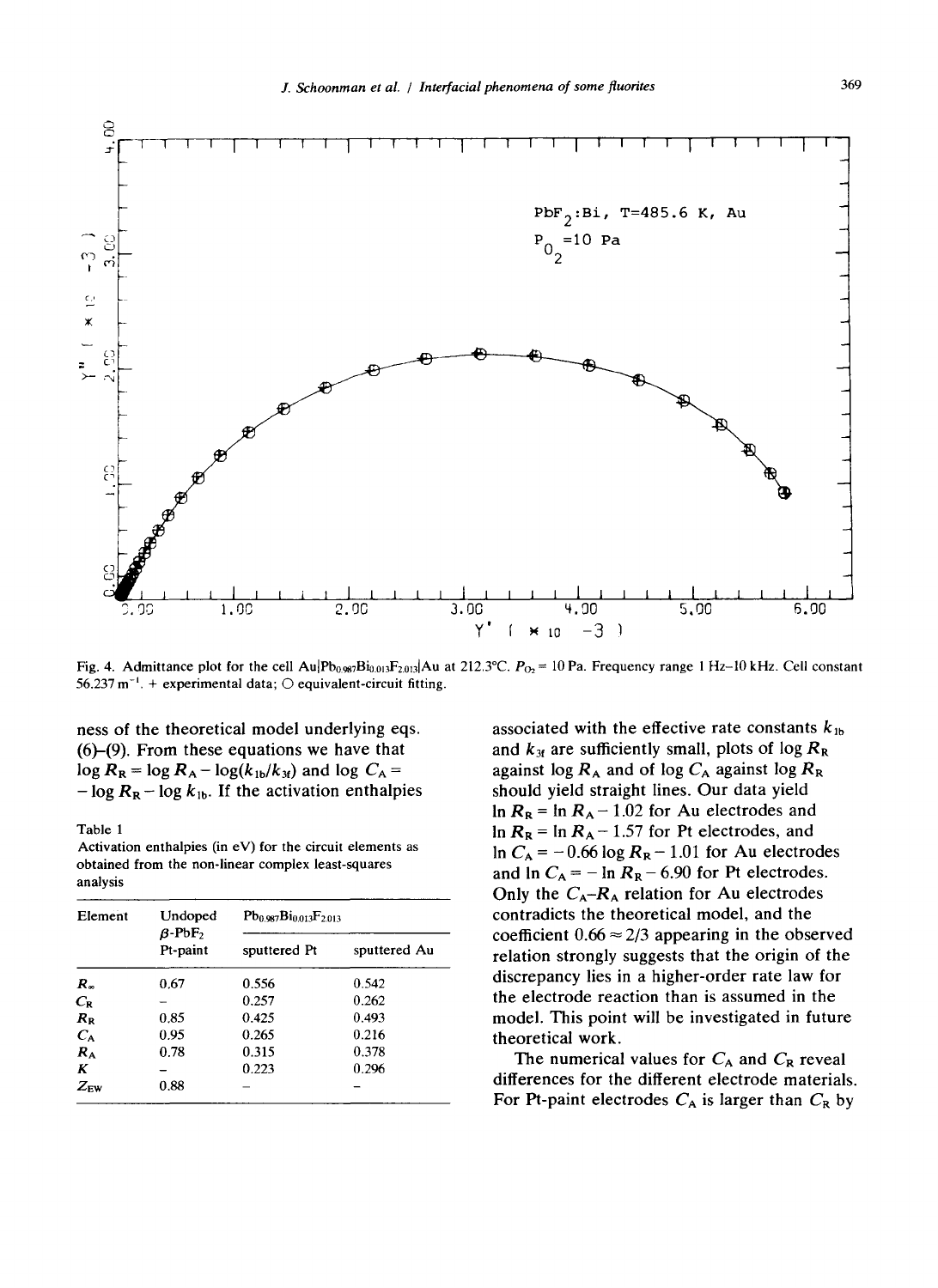a factor of  $\approx 10$ , while for the sputtered Au and Pt electrodes  $C_A$  and  $C_R$  are about equal. This may be related to the more open structure of paint electrodes. The value of the constantphase-angle exponent  $\alpha$  varies between 0.55 and 0.82 for the different electrodes, These values are not reproducible on thermal cycling, except above  $\approx 160^{\circ}$ C for Au and 280°C for Pt. A sharp discontinuity in  $\alpha$  occurs at  $\approx 330^{\circ}$ C, at which point rapid oxygen incorporation into the lattice is observed, as is manifested by a lowering of the bulk ionic conductivity of  $Pb_{1-x}Bi_xF_{2+x}$ , and a coloration of even the bulk of the crystals.

The activation enthalpies in table 1 reveal for K values which are smaller than  $0.35 \text{ eV}$  as found for A and B in eq. (1) [7]. However, a direct comparison is not possible, viz. eqs. (1) and (2). For the pure crystal  $Z_{EW}$  reveals an enthalpy value of 0.88 eV. The temperature dependence of  $Z_{EW}$  is governed by the concentration  $p_0$  [eq. (6)] and the diffusion coefficient  $D$  [eq. (10)] of the diffusing species, i.e.  $Z_{EW}$ :  $(p_0D^{1/2})^{-1}$ . This enthalpy value cannot be related to any of the mobile ionic or electronic species in  $\beta$ -PbF<sub>2</sub>. If we assume reaction (3) to take place and  $[V_F]$  to be governed by the intrinsic anti-Frenkel defect formation constant [3,4] we obtain for the diffusion enthalpy of presumably oxygen the value 0.80 eV.

As a detailed physical model for the constant-phase-angle impedance is still lacking, the enthalpy values for  $K$  cannot be interpreted. The present study indicates, however, that the impedance must be related to oxygen diffusion. It should be noted, that the high-temperature conductivity of the solid solutions indicates the consumption of mobile F interstitials by reaction with oxygen. Besides the electrodes reactions (3)-(5), the direct reactions

$$
{}_{2}^{1}O_{2} + 2F'_{i} \rightarrow O''_{i} + F_{2} + V'_{i}
$$
 (11)

and

$$
{}_{2}^{1}O_{2} + F_{F}^{\times} + F_{i}^{\times} \rightarrow O_{F}^{\times} + V_{i}^{\times} + F_{2}
$$
 (12)

must be considered.

At  $\approx$  200°C and  $P_{\text{O}_2}$  = 10 Pa the value of H is  $\approx$  1.28 for both  $\beta$ -PbF<sub>2</sub> with Pt-paint electrodes

and the solid solution with sputtered Au electrodes. Taking into account the thickness of the electrode ( $\delta \approx 100$  nm) or the crystal ( $\delta \approx 2 \times$  $10^{-3}$  m) we obtain for the diffusion coefficient of oxygen through the electrode  $\approx 6 \times 10^{-15}$  m<sup>2</sup>/s and in the crystal  $\approx 2.5 \times 10^{-6}$  m<sup>2</sup>/s. While the former value is quite reasonable and possibly somewhat small, the latter is unreasonably large, and points to the need for the more complete treatment mentioned earlier, in which both transport processes are simultaneously taken into account. The experimental conditions lead to oxide ions in the interfacial region, even at the lowest applied oxygen partial pressures. To consider more completely the possibility of rate-limiting oxygen diffusion in both the crystal and the electrode, the circuit of fig. lb has been derived based on electrode reaction (3). It includes separate finite-Warburg impedances for the two diffusion processes. The circuit parameters have the same general form as those given for fig. 1a in eqs.  $(6)$ – $(10)$ , with, however, the two Warburgs involving two different lengths and two different diffusion coefficients. Preliminary fits for pure  $\beta$ -PbF<sub>2</sub> with Pt electrodes at 314°C yield  $R_R = 10 \Omega$ ,  $R_A$  negligible,  $C_A = 68.13 \,\mu\text{F}$ ,  $Z_{\text{DO},c}/H_c = 963 \,\Omega$ ,  $H_c$  very large,  $Z_{\text{DO,e}}/H_e = 1.70 \times 10^4 \Omega$ ,  $H_e = 30$  for  $P_{\text{O}_2} = 40 \text{ Pa}$ , and  $R_R = 46.3 \Omega$ ,  $R_A$  negligible,  $C_A$  =  $1.67 \times 10^3 \,\mu\text{F}$ ,  $Z_{\text{DO,c}}/H_c = 1.15 \times 10^3 \,\Omega$ ,  $H_c$  very large,  $Z_{\text{DO,e}}/H_e = 2.53 \times 10^3 \,\Omega$ ,  $H_e = 47$  for  $P_{\text{O-}} =$ 1.245 kPa. The small variation of  $Z_{\text{DO},c}/H_c$  with  $P<sub>O</sub>$  and the very large value (effectively infinite) for  $H_c$  are to be expected for diffusion in the crystal while the decrease in  $Z_{\text{DO},e}/H_e$  with  $P_{\text{O}_2}$ , and the small value of  $H<sub>e</sub>$  are quite reasonable for diffusion through a very thin electrode. Further details of this model and additional data analysis will be reported at a later date [19].

In comparison with the studies reported by Raistrick et al. [7], and Jonscher and Réau [8], the present study emphasizes the role of oxygen in the interfacial phenomena of some fluorites. The effect could have gone unnoticed in the earlier studies, due to relatively low temperatures, and probably very small oxygen contents in the ambients employed. Moreover, the present study shows that the finite-length War